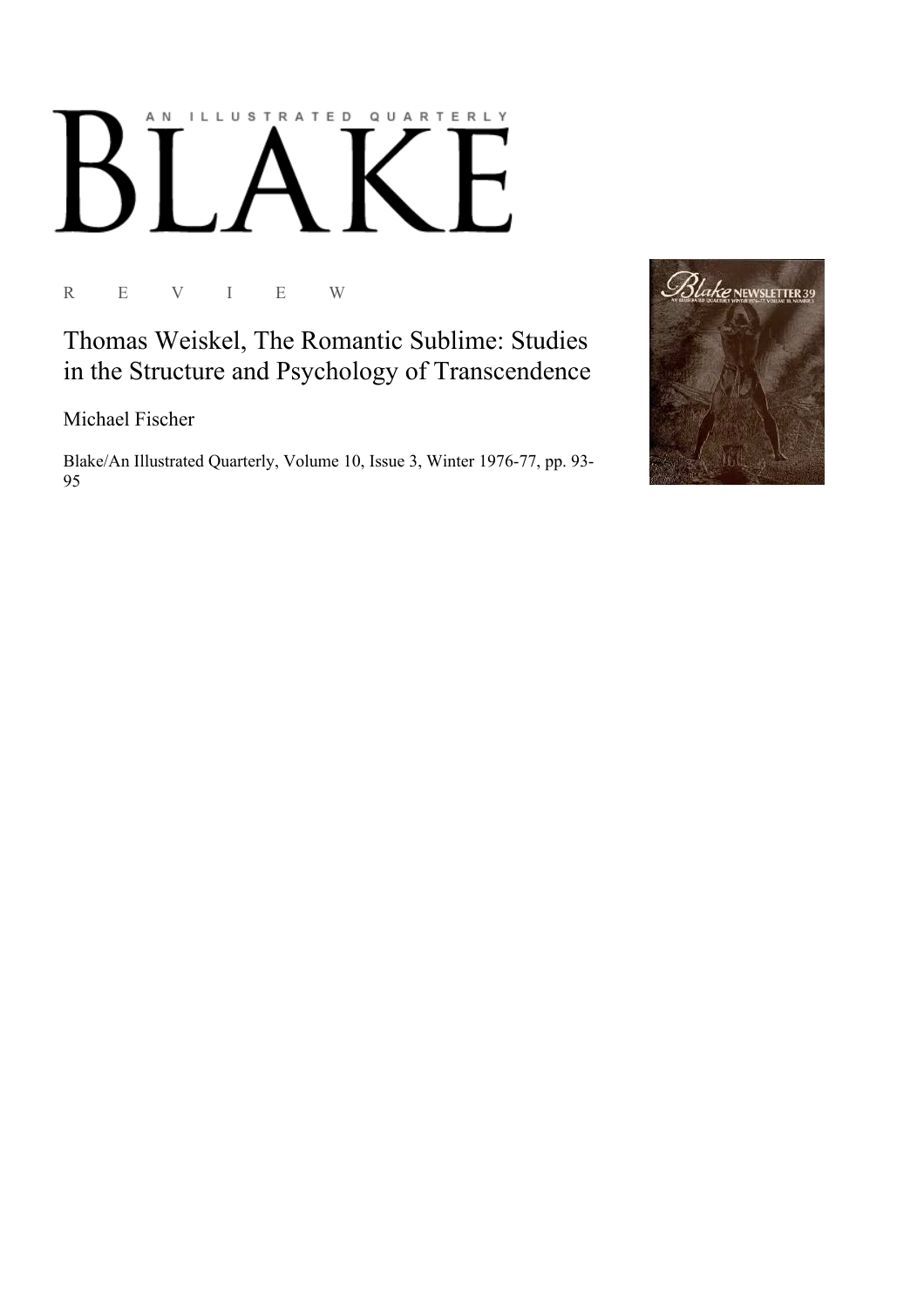toward disintegration. Yeats's entire system reflects his continual conscious attempt to rebuild and reintegrate an order which is continually crumbling. Hence Yeats's vision is itself ironic it involves not the release of energies to forge a new system but the retreat into an older order. It is a search for a "promised land," "a flight into the imagined past posing as a prophecy of an assured future" (p. 119).

The author's conclusions regarding the nature of these three visions leads directly to the Marxian perspective. Blake's vision of a totally new social order (a curative vision which is apocalypticmillenial, based upon a humanistic faith) is superior to Yeats's vision of the reconstructed old, idealistic but essentially aristocratic order (a defensive vision which is ironic-tragic, based upon a heroic fatalism and skepticism), and is clearly preferable to Beddoes' vision of total destruction of all order (a suicidal vision which is grotesque, based upon nihilism). Since in their own times these visionary responses to crisis were regarded as irrelevant, unrealistic, and demented, respectively, they were ineffectual in healing the growing sense of societal disintegration. This being the case, the author tells us, we can see how Marx's vision provides the practical and redemptive prophecy, articulating as it does the discontent of an age and empowering a new vision of man and society. Ms. Wilner takes great care in detailing the manner in which Marx's vision may be regarded as a reworking of the concept of contraries in terms of actual material reality, a vision that verbalizes the physical needs of his time while promising the present oppressive situation must *necessarily* be overcome and the desired ends produced. Capitalism represents a dehumanizing and elitist form of estrangement which pits man against man and imposes upon most ot society a natural and moral inferiority complex. Where the Marxian theory comes nearest the Blakean is in its conviction that the transformation of the inner man *precedes* that of the total society, arising from within man as he begins correctly to perceive his real situation. Hence the transformation foreseen in the Marxist's apocalypse is not escapist; rather, it reveals an awareness of the contradictions of life experience and constitutes an attempt to work out the contradictions in the physical, material world.

Perhaps the most significant point made in *Gathering the Winds* involves the author's assertion that "crisis imagination" customarily identifies the ills of the visionary's social order and seeks to work its cure by creating new images of fertility, beauty, and health "on the far side of a necessary destruction" (p. 181). To see this tendency, so visible in Blake's work, as part of an archetypal pattern of visionary experience is better to define the nature of that particular variety of experience. For, as the author reminds us, the recurrence of such apocalyptic visions reasserts continually the validity of such visions, underscoring their power to inspire confidence, renew dignity, and reorder reality. When Ms. Wilner tells us that the study of apocalyptic vision also "asserts the possibility of the recurrence of this kind of revelation, or transformation, in souls and societies whose need

produces them" (p. 181), we can only be the more reminded of Blake's quotation of Moses in the preface to *Milton:* "Would to God that all the Lords people were Prophets." In spite of its occasional shortcomings, then, not the least of which is the tendency to employ a complex prose style that sometimes obscures what it would illuminate, this is a provocative book, one that provides some valuable insights not just on its four principal figures, but also on the imaginative process itself.

Thomas Weiskel. The Romantic Sublime: Studies in the Structure and Psychology of Transcendence. Baltimore and London: The Johns Hopkins University Press, 1976. xi + 220 pp. \$12.00.

## Reviewed by Michael Fischer

According to Thomas Weiskel, the sublime describes an experience in which man claims to "transcend the human." Whether man encounters the sublime in a literary work or in a natural scene, the distinguishing feature of sublimity is its capacity to transport man beyond the limits of his humanity and the empirical world in which he lives. Such an experience, Weiskel notes, was peculiarly important to the Romantic writers, who sought to preserve the intellectual validity and moral value of sublimity in an age which increasingly confined man to spiritless notions of reality. In *The Romantic Sublime: Studies in the Structure and Psychology of Transcendence* Weiskel studies the sublime as it appears in the poetry of the major English Romantic writers and in the theoretical accounts of Longinus, Burke, and Kant. The result is a deeply intelligent, yet sharply limited, analysis.

As indicated by the subtitle of his book, Weiskel's method of analysis borrows extensively, but not uncritically, from the vocabulary and presuppositions of both structuralist and psychological thought. The structuralist orientation of his analysis appears in his initial attempt to describe the sublime and to differentiate what he terms its two major forms, the negative or metaphorical sublime and the positive or metonymical sublime. In Weiskel's view any sublime experience breaks down into three phases. In the first phase, the mind's relation to its object, be it a text or a natural scene, is determinate and familiar: the object (or signifier) offers no unusual obstacles to our comprehension of what it signifies. In the second phase, however, this determinate relation between signifier and signified collapses and the mind faces a radical disconnection between the object and its possible meanings. This second moment in the experience of the sublime is thus one of negation, absence, and alienation, and its emotional accompaniment is astonishment, surprise, and even terror. The painful confrontation with the absence or negation of meaning was, of course, central to the experience of the Romantic writers, and it is the predication of the sublime on the loss of meaning which makes it so important to our understanding of Romantic thought.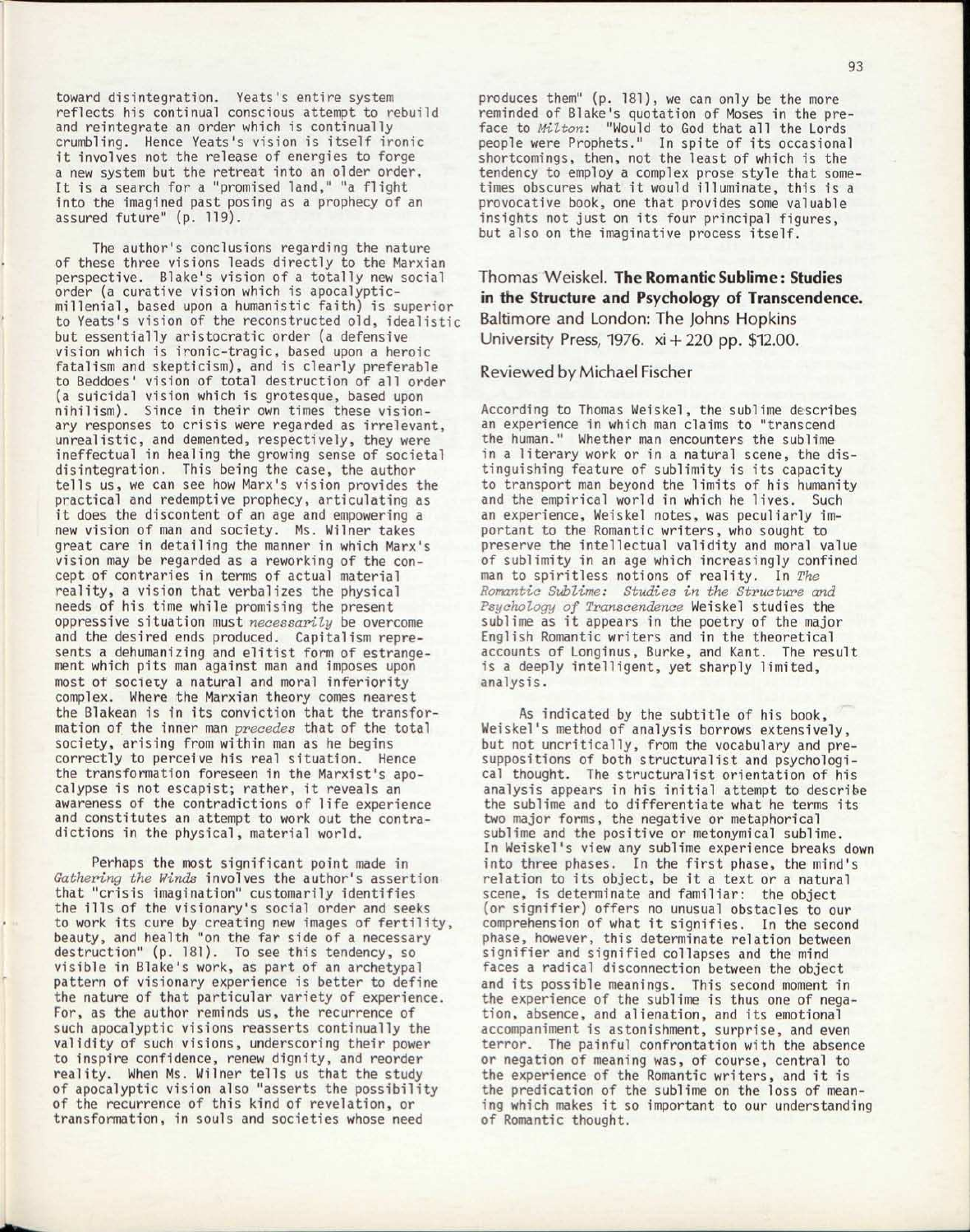94 This loss of meaning, however, is only tempo-

rary in the experience of the sublime, and the third phase of one's encounter with sublimity rectifies the disequilibrium between object and meaning painfully felt in phase two. This resolution takes two forms, depending on the causes which previously disrupted the meaningfulness of the subject's world. If the loss of meaning occurs because of "an excess on the plane of the signifiers" (i.e., in the natural, empirical world), then the resolution posits some kind of access to a spiritual realm beyond what we can grasp with our senses. This form of the sublime is what Weiskel variously terms the negative or metaphorical sublime; he locates its major expression in Kant's *Critique of Aesthetic Judgement.* In Weiskel's reading of Kant, the empirical imagination in phase two of the sublime faces a natural scene whose signification or meaning eludes its grasp. The very failure of the imagination to comprehend the scene, however, signifies reason's relation to a transcendent, supersensible realm. The imagination's painful inability to understand the scene before it yields to the pleasure and awe we feel when we contemplate reason's capacity to think ideas which lie beyond the natural world. The terrifying indeterminacy of the vast ocean, for example, initially frustrates the empirical imagination's efforts at comprehension or signification but then occasions reason's pleasurable recognition of its capacity to think an idea of totality which even the ocean cannot represent.

A second resolution of the sublime occurs if what Weiskel calls "an excess on the signified" disrupts the mind's sense of meaning. Weiskel variously terms this mode of the sublime egotistical, positive, or metonymical, and he finds its major expression in Wordsworth's poetry. The goal of the egotistical sublime is not the Kantian one of reason's exaltation at the expense of nature but instead the Wordsworthian one of harmony between mind and nature and past and present. Drawing on Geoffrey Hartman's studies of Wordsworth's poetry and on Harold Bloom's theories of poetic influence, Weiskel attempts to show that the second phase of the Wordsworthian sublime involves the mind's painful encounter with what Wordsworth termed the "abyss of idealism," or the state in which the mind's power of constructing meanings seems to find no sanction or support outside itself. Rather than affirm the mind's autonomy and nature's inadequacy as generators of meaning, Wordsworth sought to recover a state of harmony or balance between the two which obviated the need to assert priority to either term. In the final phase of the Wordsworthian sublime the mind is no longer painfully burdened with an unintelligible world or frighteningly identified as the sole source of meaning. Instead the mind works joyfully with nature itself, its ennobling partner and constant ally in the discovery of truth.

The conclusion of Weiskel's structuralist analysis of the sublime suggests that encounters with sublimity illustrate how the Romantic mind reconstructed meaning in the face of the momentary absence of meaning from experience. In structuralist terms, the three phases of the sublime represent

a process of signification, or a movement in which the mind confronts and masters its temporary, but painful, alienation from an intelligible world. After discussing Blake's criticisms of both the Kantian and Wordsworthian sublime, Weiskel goes on to recast his structuralist analysis of the sublime into psychological, largely Freudian terms. The reason for this recourse to psychology apparently lies in his view that the structuralist method describes adequately the individual phases of the sublime but fails to account for the *movement*  between the different moments. To describe the diachronic development of the sublime, Weiskel turns to the vocabulary and premises of Freudian and Lacanian psychology, particularly to the central notion of sublimation. The connection between the sublime and sublimation lies for Weiskel in the anxiety felt in the sublime's second phase. Returning to his earlier discussion of the positive and negative sublime, he proceeds to analyze this anxiety in psychological terms and to define its resolution as a mode of sublimation, or a transference of psychic energy from one aim or object to another. A reading of two of William Collins' odes and Wordsworth's *Prelude* tries to particularize this discussion of the psychology of the sublime.

Like his structuralist account of the sublime, Weiskel's psychological description is thorough and thoughtful and resistant to simple summary. He admirably attempts to "wear loosely" his semiological and psychological methodology and he allows the structuralist and the Freudian viewpoints to complement each other in fruitful ways. Although at times the terminology of his discussion seems unnecessary and unhelpful, his book is nevertheless a refreshingly flexible application of structuralist and psychological insights into the Romantic sublime.

What distinguishes Weiskel's study, then, is the critical way in which he uses the terms of his discussion. What limits his analysis, however, is precisely his decision to choose these terms to ground his approach. Weiskel's book radiates intellectual and moral seriousness and he is rightly concerned to think through his relation to his subject. In his view contemporary culture in significant ways marks the end rather than the continuation of Romantic thought and "the ideology of the sublime" occurs to us today as "a moribund aesthetic." "The infinite spaces are no longer astonishing," he notes. "Still less do they terrify. They pique our curiosity, but we have lost the obsession, so fundamental to the Romantic sublime, with natural infinitude . . . the ethos of expansion is over."

Despite Weiskel's evident sympathy with the Romantic writers, the chosen terms of his analysis clearly participate in this current consignment of Romanticism to a project "now pretty much dead." For the structuralist and psychological premises of his investigation have in common a tendency to dismiss as beyond belief or discussion the objective truth of the meanings which the Romantic writers attached to the sublime. The tacit assumption which dominates Weiskel's outlook is that the meanings discovered by the Romantics in their experience of the sublime *must* be seen as subjective